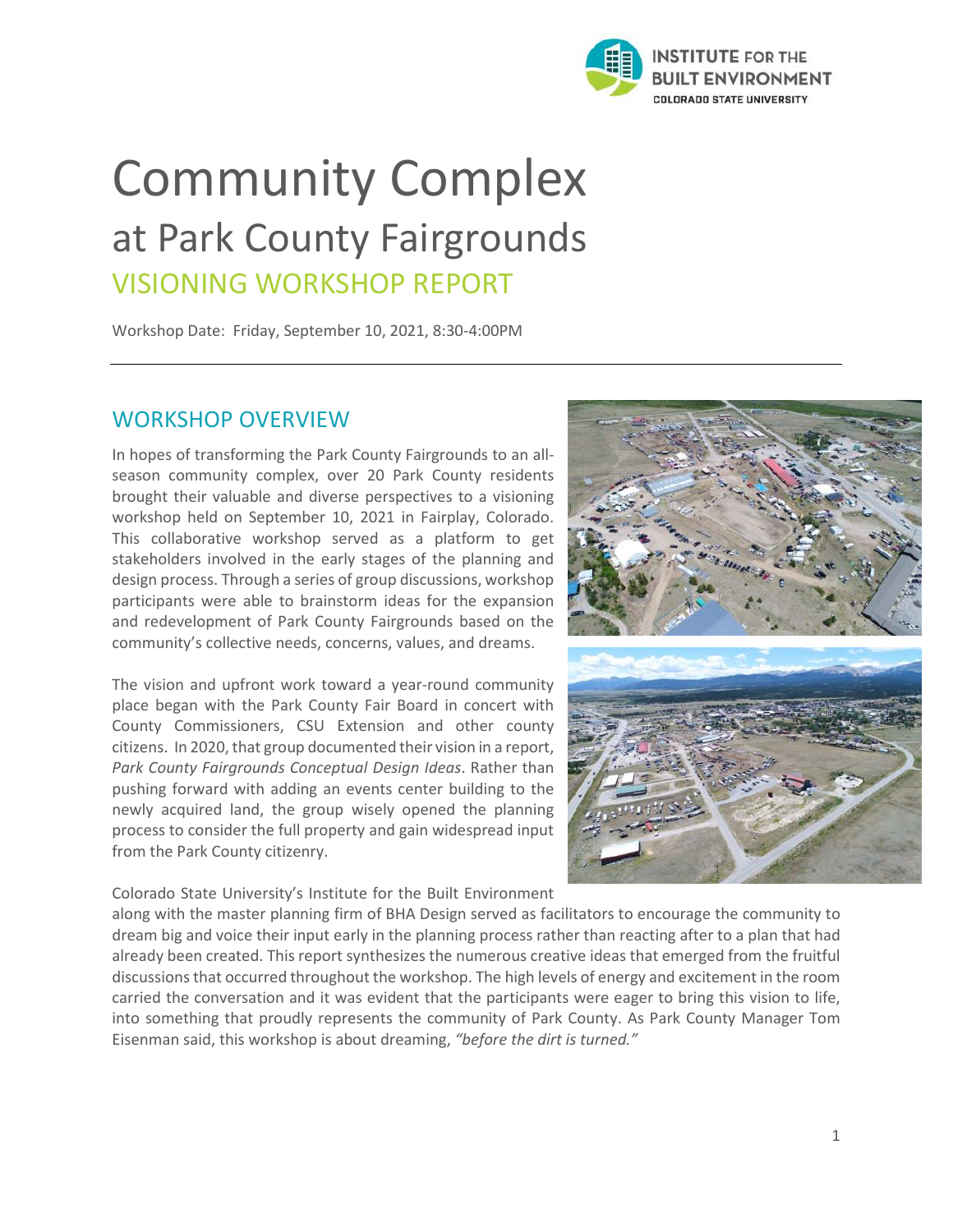# **ATTENDEES**

**Barbie Garnett**, CSU Extension Park County **Tom Eisenman**, Park County Manager **John Everest**, Park County Fair Board & Local Business Owner **Amy Mitchell**, Park County Commissioner **Britt Stubblefield**, Park County Fair Board & Veterinarian **Chet Lawrence**, Park County Fair Board **Mike Kinnaird**, Park County Facilities **Tara Rose Zuber**, Park County Fair Board & 4-H Leader **Saam Golgoon**, South Park Recreation Center **Janell Sciacca**, Town Administrator Fairplay **Julie Bullock**, Town of Fairplay **Dr. Brian Bumbarger**, Community Activities & Crime Prevention Research **Katie Spodyak**, Platte Canyon School Board **June Vincze,** Land and Water Trust Fund **Evan Lockhart Borma,** Preservationist for the Heritage and Tourism & Community Development Department – Park County **Karen Quiring**, Senior Alliance of Platte Canyon **Jason Gemmer,** Park County Fair Board & Local Business Owner **Aubreigh Gemmer**, High School student and 4-H Member **Alice Zuber**, High School student and 4-H Member

**Brian Dunbar,** Institute for the Built Environment **Susan Hsin**, Institute for the Built Environment **Angie Milewski**, BHA Design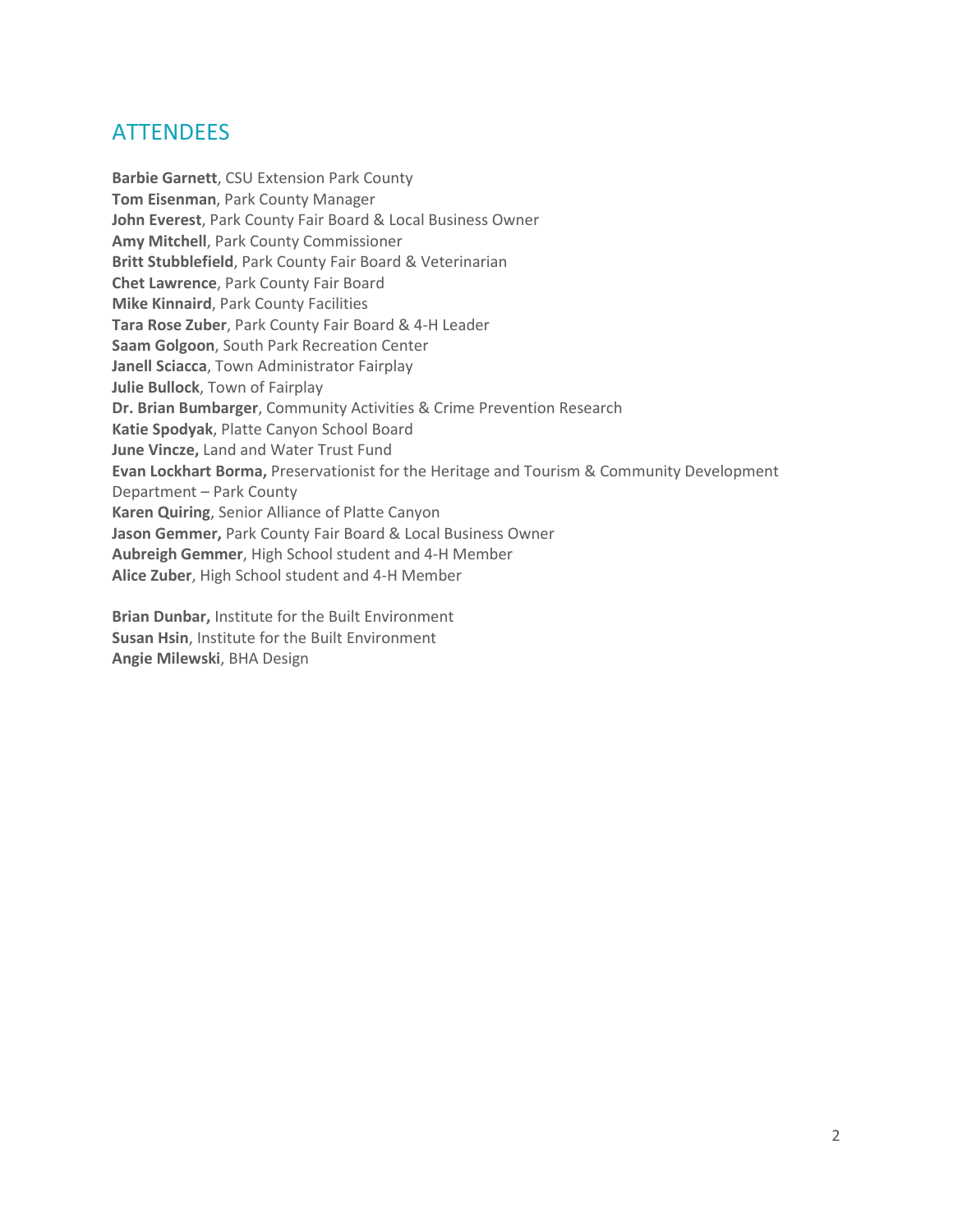## AGENDA

8:30-12:00 MORNING SCHEDULE

- 8:30 Coffee + Networking
- 8:40 Welcome, Introductions + Agenda
- 9:00 Project Overview + Establishing Goals for Workshop

 $9:45 - O + A$ 

10:00 – Brainstorm Project Goals + Ideas

12:00 LUNCH BREAK

12:30-4:00 AFTERNOON SCHEDULE

12:35 – Successful Case Study Presentation

1:00 – Quick Break

1:10 – Breakout Groups: Plan + Process

1:30 – Breakout Group Discussions

3:00 – Report Out + Discussion

4:00 – Closing + Next Steps

# BRAINSTORMING BIG IDEAS

The following bullet points represent the full list of ideas and goals expressed by workshop participants when asked to respond to the various categorized prompts (Values, Hopes, Fears, Potential Programs, etc.)

#### **VALUES**

- o Diversity in a rural county agriculture, ranching, outdoor recreation
- o Steady pace and calmness of the town
- o Opportunity for leadership + education
- o Togetherness feels like one, big happy family
- o Nature + open spaces provides access to outdoor recreation and view
- o Central location advantageous for a gathering location in CO

#### **HOPES**

- o Preserving and encouraging diversity in the community
- o Multi-seasonal facility adjusted for the climate
- o Accessibility for all groups
- o Focusing on the long term to elevate the wellbeing of future generations
- o Educational opportunities with nearby institutions
- o Increasing recognition and visibility for Park County
- o Energy efficiency + implementing sustainable initiatives
- o Aesthetically pleasing
- o Staying connected with up-to-date technology
- o Civic engagement throughout the planning process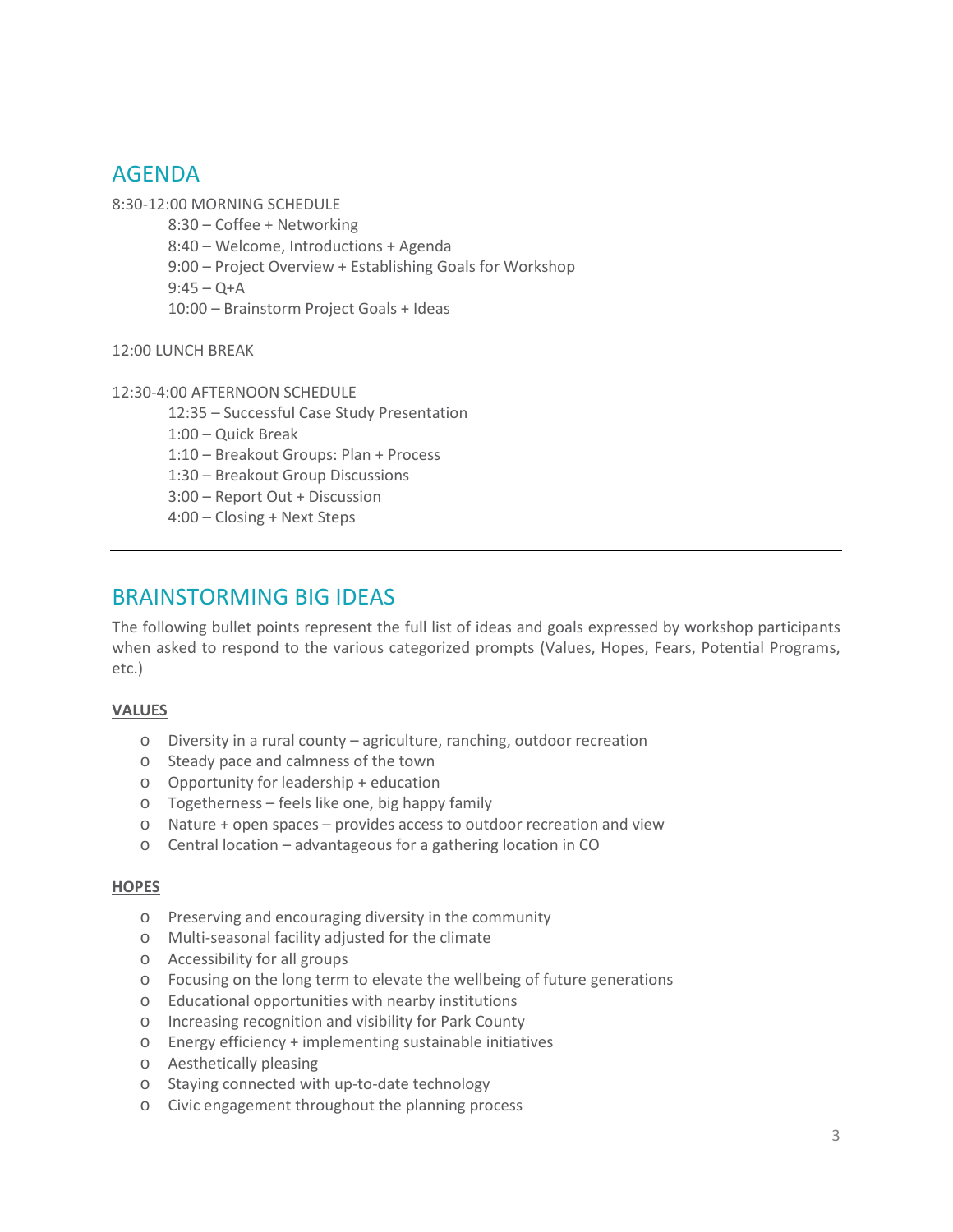- o Community development
- o Forming partnerships
- o Fiscally responsible to prevent strain on county members
- o Support the local economy
- o Create something cutting-edge and iconic

#### **ACCESS TO RESOURCES**

- o Corporate + local sponsors
- o Grant writers funding for capital + operations
- o Partnerships within and outside of the community
- o Help from private companies at the busiest times of year
- o Sufficient labor force and infrastructure during construction process
- o Effective communication + marketing team
- o Winterized infrastructure
- o Natural resources
- o Expertise on specific subject areas
- o Accessible clinical services + telemedicine
- o Educational programs + distance learning opportunities
- o Local markets farmers market, flea market, swap market
- o Available office space

#### **OBSTACLES + FEARS**

- o Poor road infrastructure
- o Site preservation vs. new development
- $\circ$  "30 minutes from nothing, 1 hour away from everything" Britt Stubblefield
- o Difficult landscape and climate to work with
- o Attracting more people than the town can support
- o Access to robust supply chain for construction

#### **POTENTIAL NEW/ENHANCED ACTIVITIES**

- o Year-round livestock events shows, judging contents, youth trainings, community jackpot events
- o Campgrounds
- o Youth Programs rodeos, high school events, LBYA
- o Meeting spaces for groups of all sizes
- o Trails + open space accessible for all
- o Lodging + Hospitality

#### **POTENTIAL COMMUNITY PROGRAMS**

- o Various social events at the community center
- o Education opportunities with nearby higher education institutions
- o Agriculture workshops "Agriculture at 10,000 ft", greenhouse agriculture
- o Remote access
- o Skilled Trades programs
- o Career development resources
- o Leadership development
- o Exposure to outdoor recreation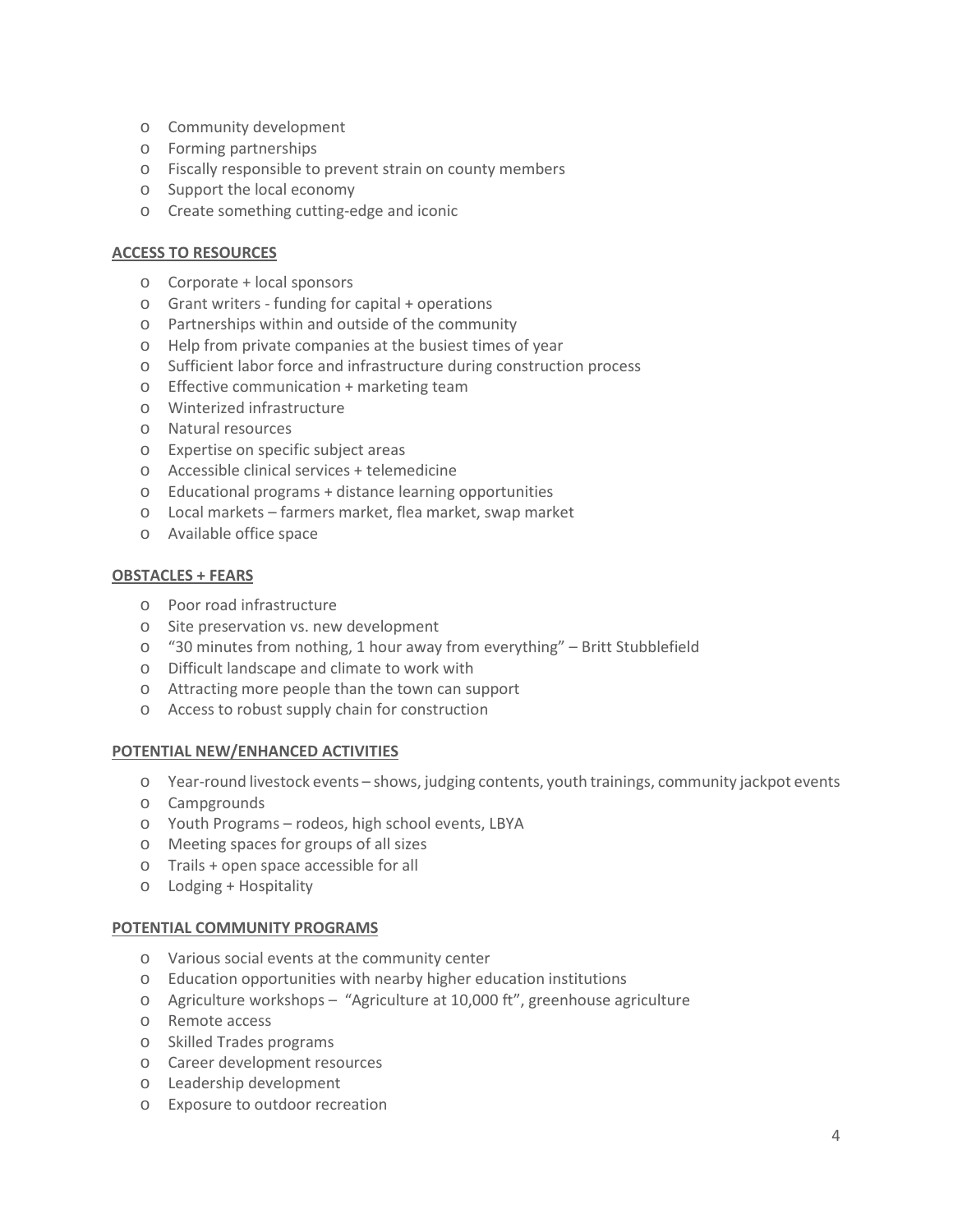o "Business Incubator" – resources for small business startup and venturing

#### **POTENTIAL SITE IMPROVEMENTS**

- o Site Flexibility to accommodate changing uses
- o Multiple entrances into fairgrounds
- o Parking solution must be adequate for busiest time of the year
- o Campgrounds + RV pad improvements
- o Winterized walkways and circulation paths for year-round access
- o Accessible pathways pedestrians, bikes, vehicles
- o Connections to nearby facilities ex: Rec Center
- o Leverage existing landscape and site conditions passive design strategies
- o Natural or man-made windbreaks
- o Access to utilities throughout complex electricity, plumbing, maintenance
- o Providing access to trails, open space, and dog parks
- o "Clean Slate" vision vs. Site + Historic Preservation (ex: potentially preserving the barn)

#### **POTENTIAL NEW/IMPROVED BUILDINGS**

- o Multi-facility complex to serve multiple functions
	- o Arena
	- o Events Center
	- o Community Center
	- o Outdoor Space
- o Separation of livestock and people
- o Infrastructure for livestock barns, shed rows, pens, corrals
- o Strategically placed storage locations
- o Bathhouse + cleaning stations
- o Incorporate history and unique culture of the area
- o Microclimate to help complex work efficiently year-round

## BREAKOUT SESSIONS

The afternoon session allowed 4 groups to work on specific topics. Each group's main ideas and discussion points are captured below.

## *Building Facility Uses + Appearance*

**Facilitator/Recorder/Reporter** – Mike Kinnaird + Susan Hsin **Contributors** – Saam Golgoon, Britt Stubblefield, Evan Lockhart Borma, Jason Gemmer

Overlap of Site + Buildings

- o Work with site planning team to determine optimal building locations
- o Site characteristics and planning will inform building orientations and placement
- o Connect buildings to fairgrounds access points
- o Prioritize accessibility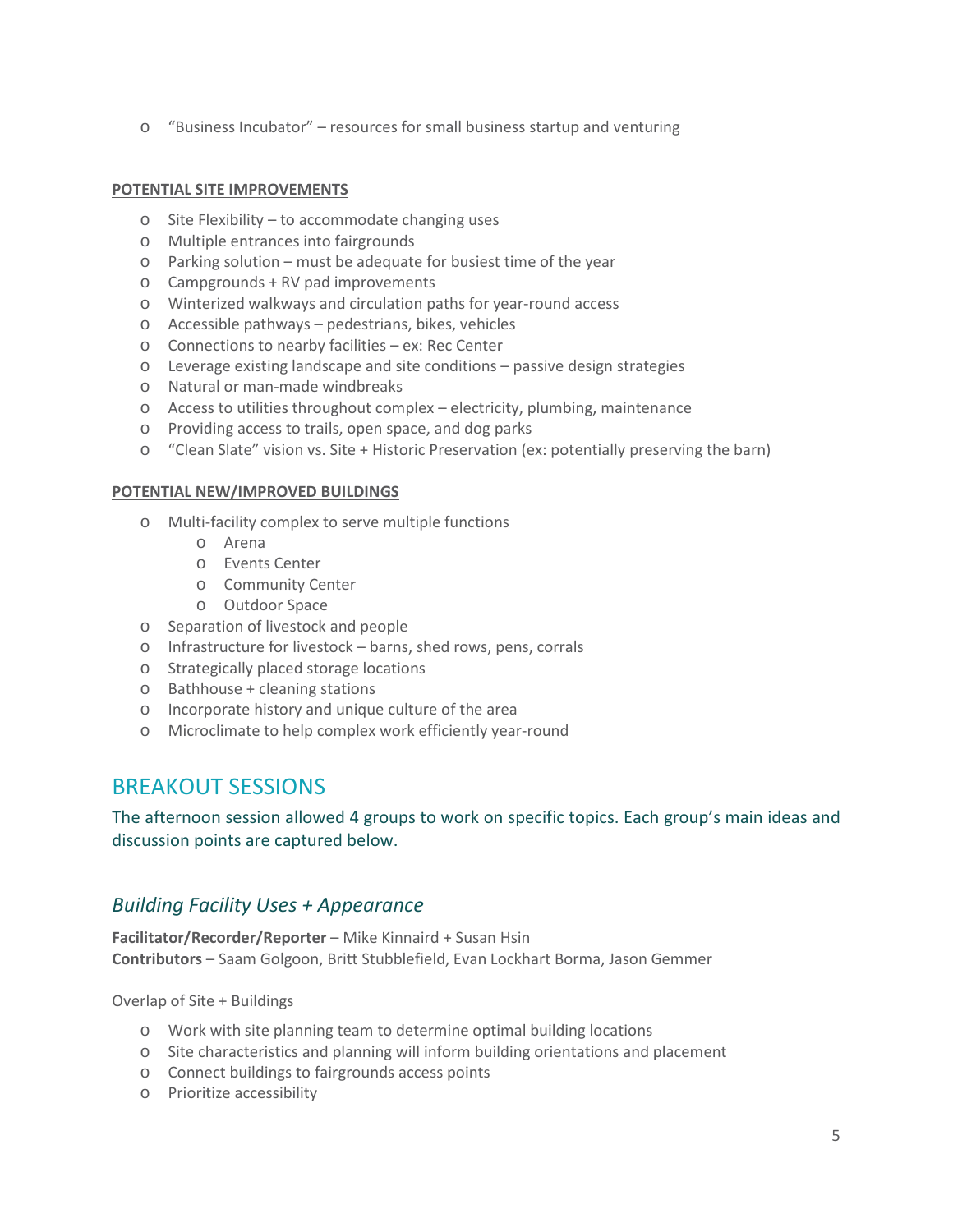- o Keeping things close together is key
- o Spread out key functions restrooms, storage, maintenance

#### Separation of Buildings

- o Joe Lynch Arena stays by itself
- o Community Center more of a quiet space
- o Events Center larger crowds, more of an active space
- o Barn stay or go? Opportunity to retrofit
- o Indoor Arena/Events Center vs. Standalone Facilities will continue to explore further in future sessions

Building Function Priorities

- o Educational spaces
- o Service/resource center
- o Mental + physical health clinics
- o Designated youth areas
- o Indoor activity spaces for year-round use
- o Collaboration + common spaces
- o Entertainment uses concerts, shows, concessions
- o Ag related uses
- o Office space
- o Nourishment commercial kitchen, cafe
- o Evacuation center
- o Hospitality showers, laundry, lodging
- o Storage

Aesthetic Appearance + Form

- o Existing infrastructure should inform the design/aesthetic of buildings
- o Celebrate and embrace the diversity and "hodge-podge" aesthetic of Park County unique but still maintains continuity to look cohesive
- o Different but together; separate but cohesive
- o Each facility has its own theme/style representative of the culture in Park County mine town, agriculture, outdoor life, historic
- o All buildings should look connected to each other coordinating rooflines, imitating the saddlebacks and peaks of mountains to fit into site (see Figure B to the right).



- o Stick to geometric forms cost effect and spatial efficiency
- o Consider building height for function, concept, and site
- o Mezzanine space in the community center

#### Materiality

o Metal, stone, wood, and other vernacular natural materials

*Figure B: Quick sketch from breakout session visualizing the coordination of rooflines between buildings*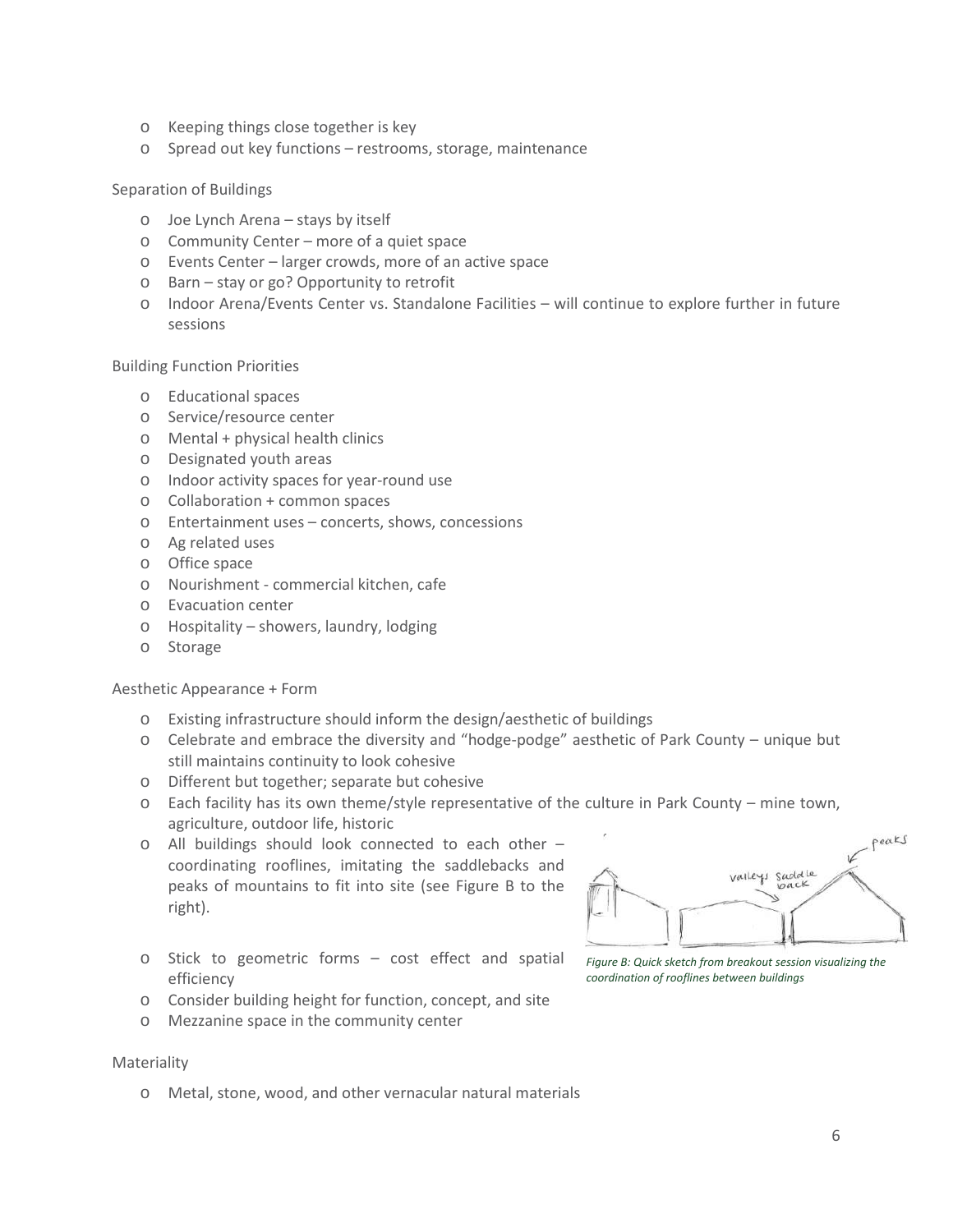- o Glass for natural light
- o Avoid masonry and bricks
- o Metal construction for efficiency, durability, and concept of mining town
- o Combination of neutral and bright colors vibrant colors on Main Street
- o Flexible, adaptive furnishings in the interior

#### **Occupancy**

- $\circ$  Gather data on how many people will be using the facility surveys + estimates
- o Consider how infrastructure can support fluctuating occupancies
- o Consider the future being prepared for change

#### Passive Design Strategies

- o Must consider space utilization for 3 months of summer vs. 9 months of winter
- o Bring in natural light and heat deep into space
- o Using given landscape + built environment as buffers and weather barriers
- o Building orientation, solar gains, ventilation, wind loads
- o Protect site along west and north edges from prevailing winds

### *Community Engagement*

**Facilitator -** Barbie Garnett

**Reporter** – Aubreigh Gemmer + Alice Zuber

**Contributors** – Tara Zuber, Alice Zuber, Aubreigh Gemmer, Amy Mitchell, Dr. Brian Bumbarger

Include an overall emphasis on Accessibility throughout site and facilities

#### Potential Uses/Users

- o Youth educational opportunities, skill + trades development
- o Intergenerational seniors with youth
- o Special Events weddings, proms, private events
- o Entertainment music venue, shows
- o Ag tourism rodeos, livestock transport, shows
- o RV Camping bath house, dump station, parts store
- o Water station
- o County fair exchange
- o Accessible walkways
- o Markets farmer's market, flea markets, local craft shows
- o Car shows
- o Outdoor recreation hiking trails, winter sports, horseback riding, fishing, wildlife observation
- o Visitor center
- $\circ$  Activity Coordination services sign up for community events + recreational activities

#### Marketing

- o Community building within the county as well as collaboration with other counties through connecting organizations such as 4-H (exchange event)
- o 4-H Royalty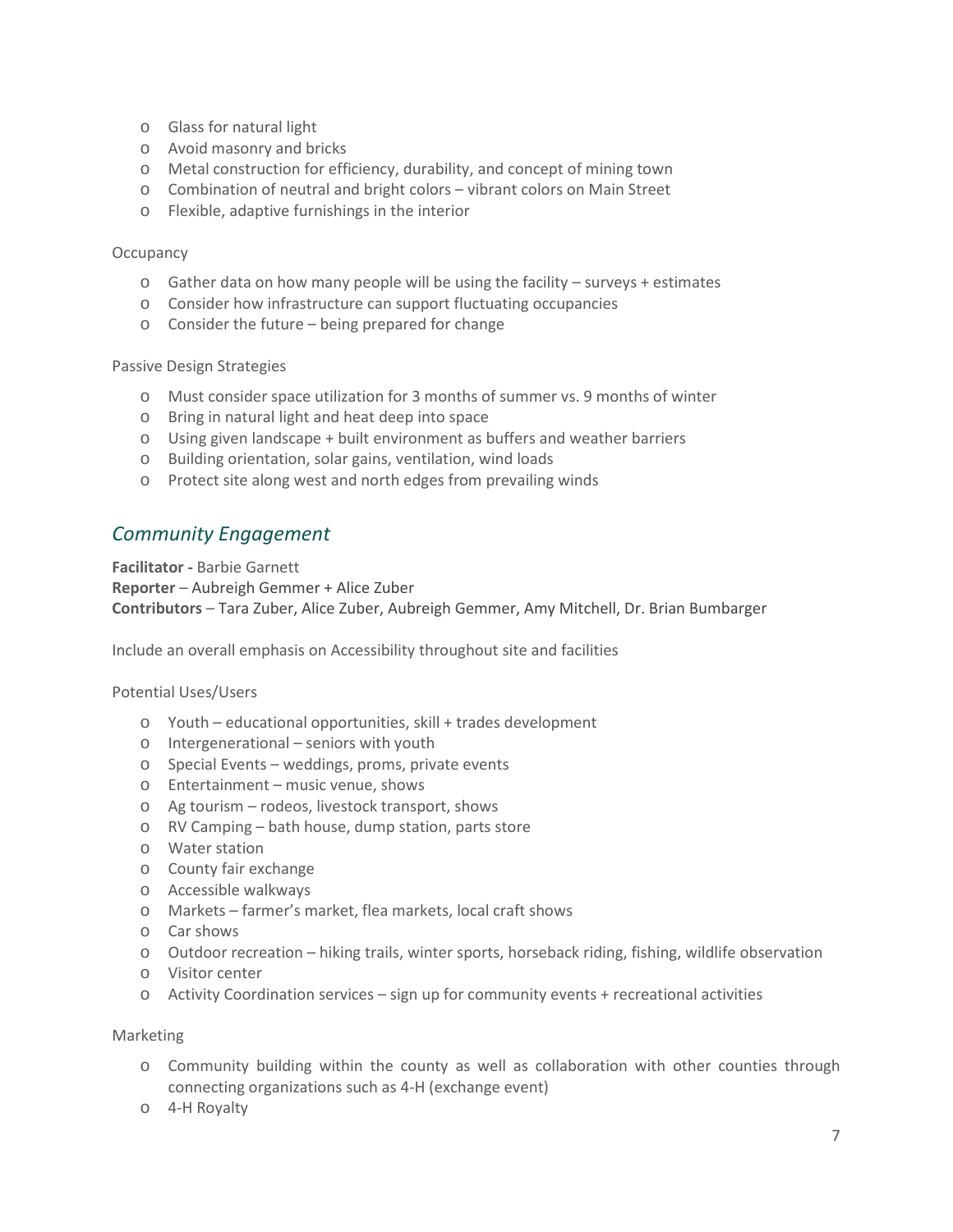- o Info to clubs and groups
- o Neighbor county events
- o Connecting with potential users

Improved Amenities

- o Fast + reliable Wi-Fi
- o Improved services center
- o Bath house + hospitality services
- o Hotels + lodging
- o Transportation plan
- o More organized business hours for local businesses
- o A more effective way to share ideas with the broader community

## *Project Funding + Budget Phasing*

**Facilitator** – Tom Eisenman **Recorder/Reporter** – Tom Eisenman **Contributors** – Chet Lawrence, June Vincze, Brian Dunbar, Dr. Brian Bumbarger, Amy Mitchell

Initial Funding (for next phases of master planning)

- o General County funds
- o DOLA
- o GOCO
- o Matches from various potential project supporters
- o Summit Foundation

2<sup>nd</sup> set of Funds – (potential organizations to donate/sponsor design & construction of various buildings)

- o Corporate outreach for sponsorships
- o Donations from businesses and private individuals
- o South Park TV program creators
- o NRA
- o 4-H opportunities and foundation (maybe)
- o Ag organizations
- o Daniel's Fund
- o Gates Family Foundation

3<sup>rd</sup> set of Funds (additional site improvements and site operations/maintenance)

- o Golden Cross
- o Local funds
- o Colorado Resource Center

Estimated Cost of professional master planning effort - \$100K

Benefits of a Collaborative Funding Effort include diverse buy-in, advocacy, connections to further layers of funding partners, ongoing sponsorships

Note: USDA (United States Department of Agriculture) is a great resource to help fund various items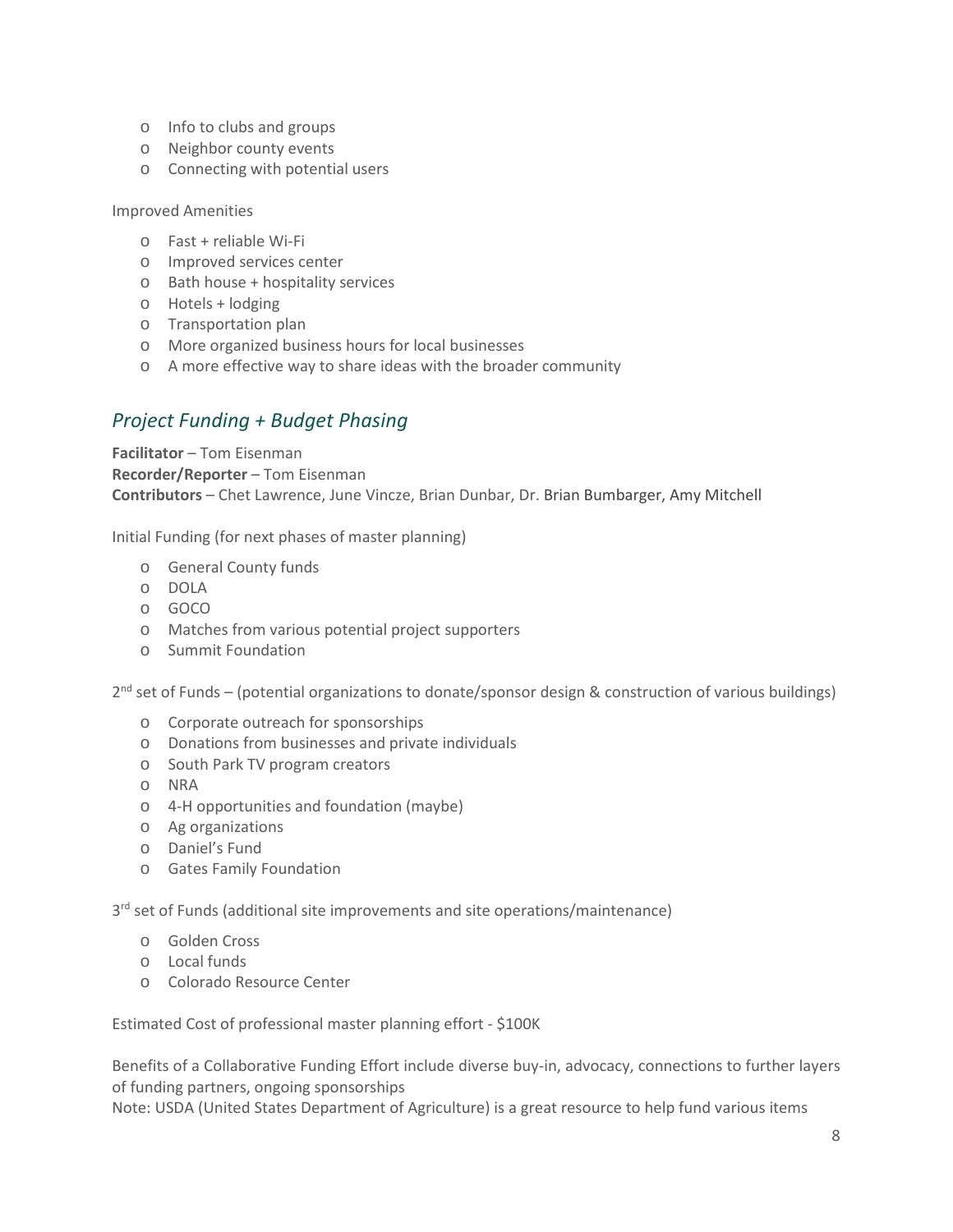## *Site Opportunities + Planning*

**Facilitator/Reporter** – Angie Milewski

**Recorder/Reporter** – John Everest

**Contributors** – Britt Stubblefield, Karen Quiring, Saam Golgoon, Dr. Brian Bumbarger, Jason Gemmer, John Everest

Existing Site Conditions

- o Topography plateaus, hill, flats
- o Existing utility corridors
- o Harsh climate conditions wind, snow, cold temperatures
- o Joe Lynch Arena staying

Use of zones

- o Public vs. service areas
- o Active vs. quiet spaces
- o Housing adjacencies
- o Need for buffers for different activity areas
- o RV Camping in its own area and not mixed with regular parking

#### Fairground Entrances

- o Separation of main access points
- o Relocate primary entrance
- o Maintenance service entrance

#### Circulation + Parking

- o Parking and traffic must be considered circulation for a variety of vehicles, pedestrians, and livestock must accommodate the busiest time of the year
- o Parking along the perimeter
- o Dispersed parking lots not all concentrated in one area (could use delegate overflow parking to nearby facilities)
- o Remove central road repurpose as the center of the campus
- o Primary facilities adjacent to each other buildings in a central location for efficient circulation

Must think about the way people see and experience the site

- o Aesthetic landscape utilizing native species
- o Flexible use of outdoor space youth sports, lawn space, outdoor amphitheater
- o Make use of the topography outdoor amphitheater, windbreaks, frame views, access points to trails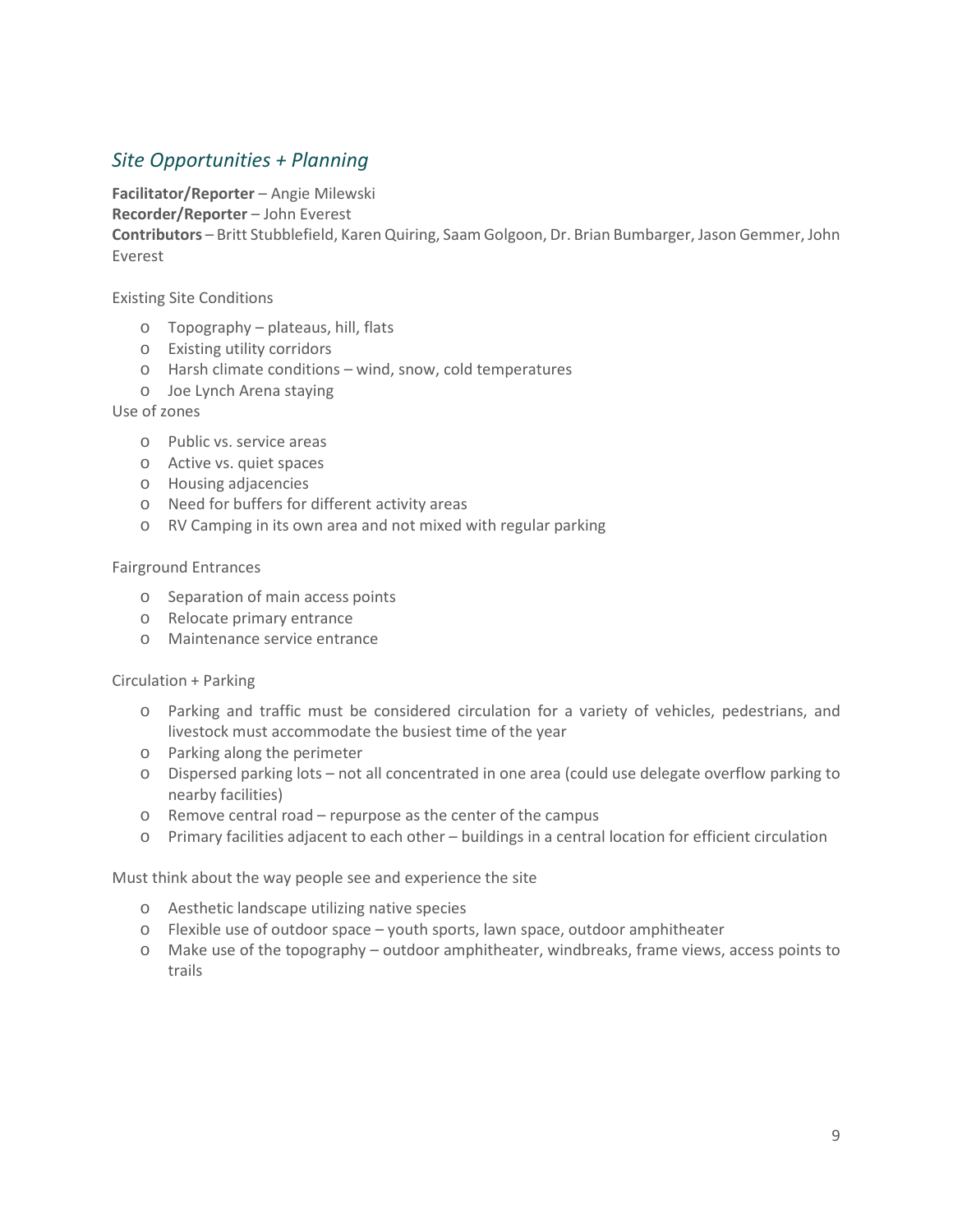**Site Concepts Provided by BHA Design** 

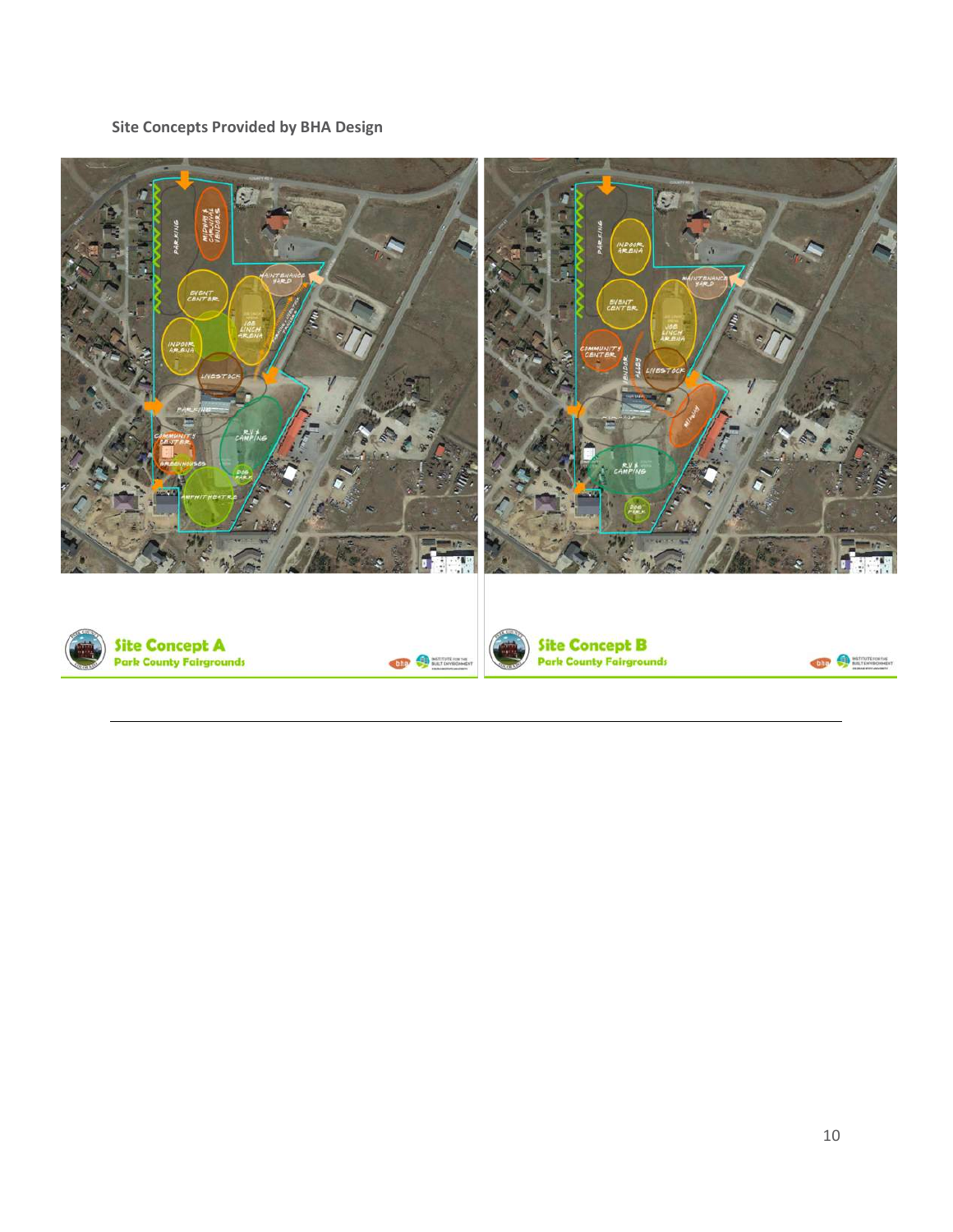# CASE STUDY RESEARCH

In preparation for the workshop, IBE researched 3 case studies of successful community complexes that Park County can take inspiration from as the planning process moves forward.

#### **The Ranch – Larimer County Fairgrounds and Events Complex**

Multi-facility event venue composed of 5 primary components: First National Bank of Omaha Building, Budweiser Events Center, Thomas M. McKee 4-H Youth & Community Building, MAC Equipment Indoor Arena and Livestock Pavilions, and a versatile Outdoor Space.



#### Key Features to Note

- o Effective master planning and space programming
- o Facilities with designated functions that successfully accommodates a broad variety of events/activities
- o Sponsorships from big name corporations

#### **Woodmoor Community Center**

Combination of a Barn Community Center, Common Areas, and an award-winning Forestry and Firewise program that is managed by the Woodmoor Improvement Association that keeps this community desirable.



#### Key Features to Note

- o Strong connection to nature with highly accessible common areas
- o Good model of governance structure that involves volunteers from the community
- o Community Wildfire Protection Plan as a great example of community preparedness and risk mitigation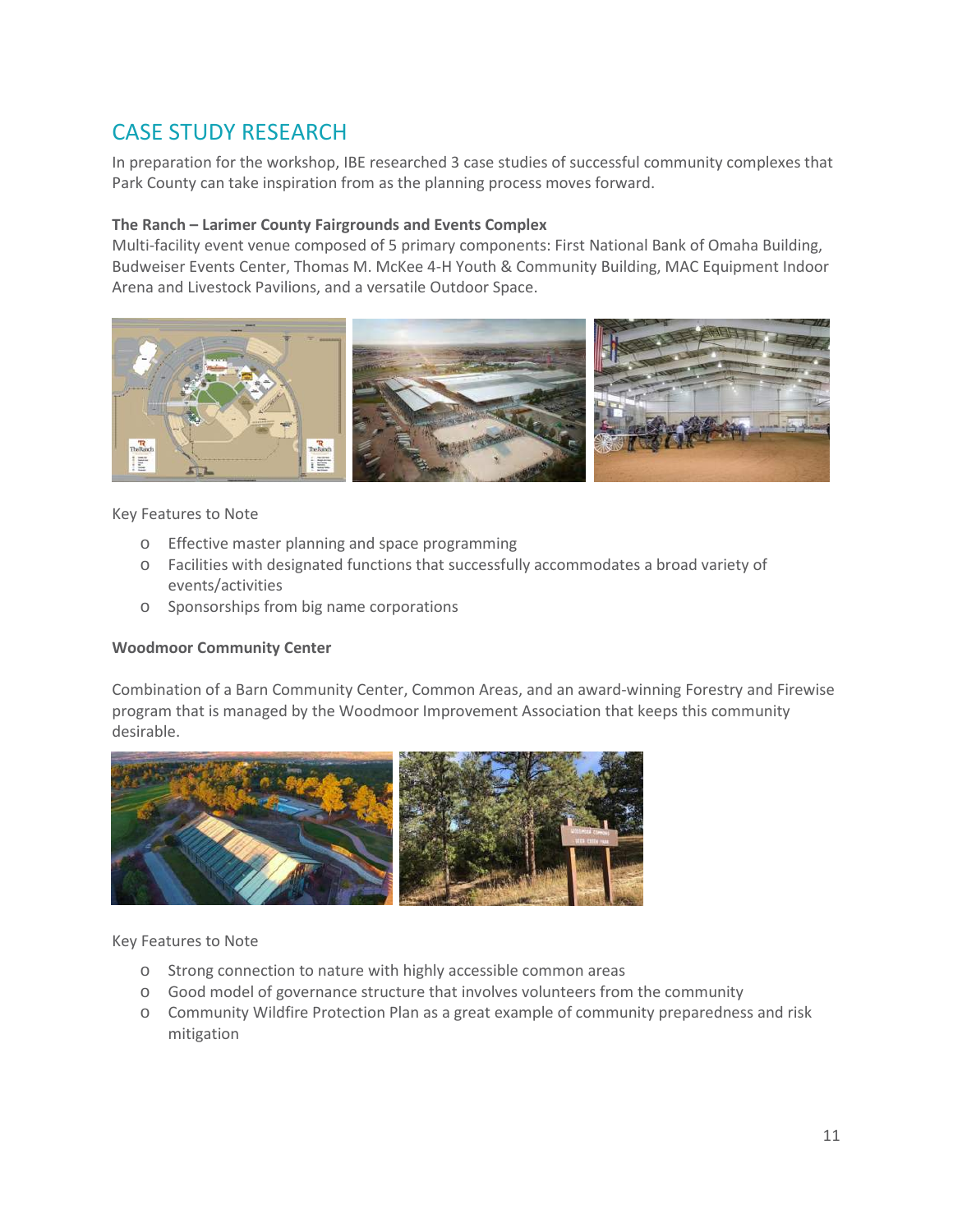#### **Superior Community Center**

Newly construction community center designed to bring residents of all ages together by offering a variety of key resources and services for the growing town of Superior, Colorado.



Key Features to Note

- o Community center that excels in community engagement and key providing resources to the people of Superior
- o Sustainable and integrated design for the facility
- o Highly values community health, wellbeing, and intergenerational interactions

## RECOMMENDATIONS

While many of the ideas generated by the workshop participants are worthy of consideration, IBE recommends special consideration to the following generated and discussed ideas/actions:

#### **PROJECT VISION + NEED**

- o Take advantage of the central location of the Park County Fairgrounds as an opportunity to facilitate a variety of community engagement efforts for Park County, surrounding counties, and all of Colorado.
- o **Create a place of demonstration for Park County Residents and beyond** the prime location and new, expanded purpose of the Park County Fairgrounds makes it an exemplary place to foster ongoing learning and experimentation. We encourage continuous demonstrations of technology, health, efficiency, and actionable communication

*An important mantra to keep in mind: Let the site size and characteristics, town surroundings, cultural + environmental climate inform the development of the community complex.*

#### **MASTER PLANNING PROCESS**

- o **Assemble a knowledgeable project design team** to help the project move forward with a comprehensive master plan, programming, phasing, prioritization, and designs for initial phases of construction. IBE and BHA Design are willing to help with finding firms and designers that have proper expertise and fit for this multi-pronged project.
- o As the project team is established, **help them to be fully informed on the overall vision and previous efforts** (Fair Board and County Commissioners visioning, Community Workshop results,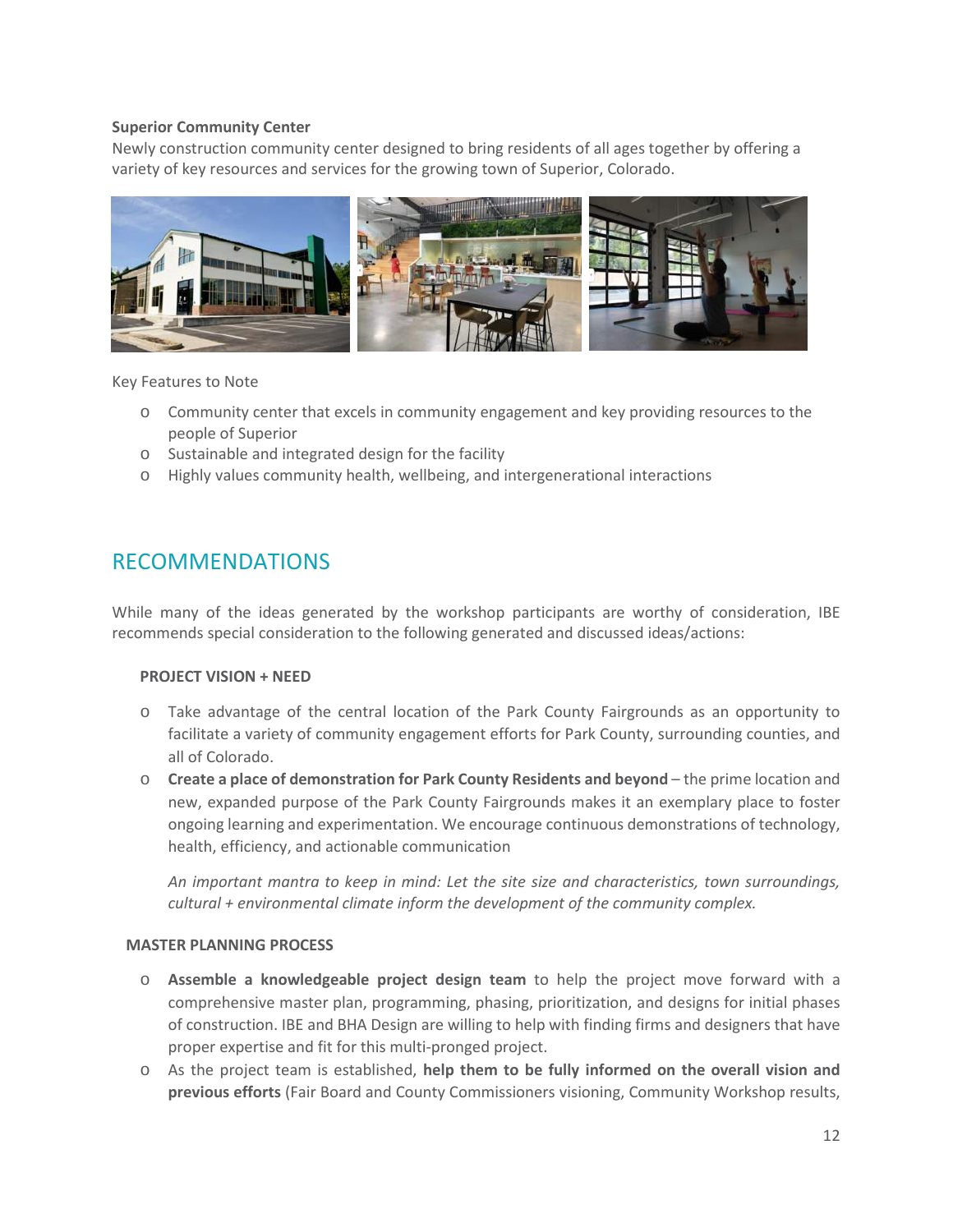etc.) and assure that proper design programming is undertaken for the site and the various new and existing facilities.

- o **Plan and organize successive workshops with focus groups** (site opportunities/master planning, building appearance and form, project funding, community engagement, etc.). What has been accomplished thus far is a visioning workshop for big picture items and conceptual programming and design ideas. **Community participation should not stop with the visioning workshop.** Once a master planning team is in place, direct them to hold a master planning workshop and, potentially, specific building design workshops.
- o Continue to **gain inspiration from successful case studies**. Consider hiring an owner's representative or advisor with experience in community event places and fairground expansion.

#### **PROJECT COMMUNICATIONS + FUNDING**

- o **Create a strong communications and marketing team** that will create early and ongoing awareness for this project. Bringing recognition would aid in the process of forming partnerships with local and corporate organizations and increase the likelihood of sponsorships.
- o Increase civic engagement by **connecting with various local and regional media sources to spread the word about this project and its progress**. Keeping the community informed about current and upcoming will help to smooth out an unnecessary roadblocks or ill-informed conflicts.
- o Explore the resources provided by USDA Grant Program that could fiscally support community developments and buildings. Brian Dunbar can connect project leaders to specific grant program leaders.

#### **FACILITIES + ACTIVITIES**

- o The lists above of current and potential future activities reflects the strong consensus of Park County workshop participants. Efforts should be made to reach out to any missing perspectives and assure that any other desirable activities are included in the final project programming.
- o Connect with Colorado State University and other local higher education institutions to **broaden educational programs and services offered in Park County.**
- o The concurrent effort to establish a Park County Greenhouse program could serve to be an "early win" for the overall project and should be highly considered.
- o Park County's location is central and ideal for Colorado residents and visitors to Colorado. A **Visitors Center in or near the Fairgrounds would serve to heighten visibility, programming, and revenue for the property** and promote ongoing site improvements.
- o **Utilize effective passive design strategies to provide free energy** to lessen the operational cost burden and lower the overall project's ecological footprint.
- o Whenever embarking on a project with this magnitude, it is important to **establish guiding principles and consistently use a guiding framework.** These will play a critical role in driving project decisions and can, ultimately, result in project certification which can be a positive demonstration for county residents. A project certification is worth strong consideration – this could help to make the project more sustainable and energy efficient. USGBC's LEED program (www.usgbc.org) has building and site guidance systems that the chosen project design team should be encouraged to follow. Using a guidance system early in the planning process is advised. IBE can help Park County understand the costs and benefits of certifications.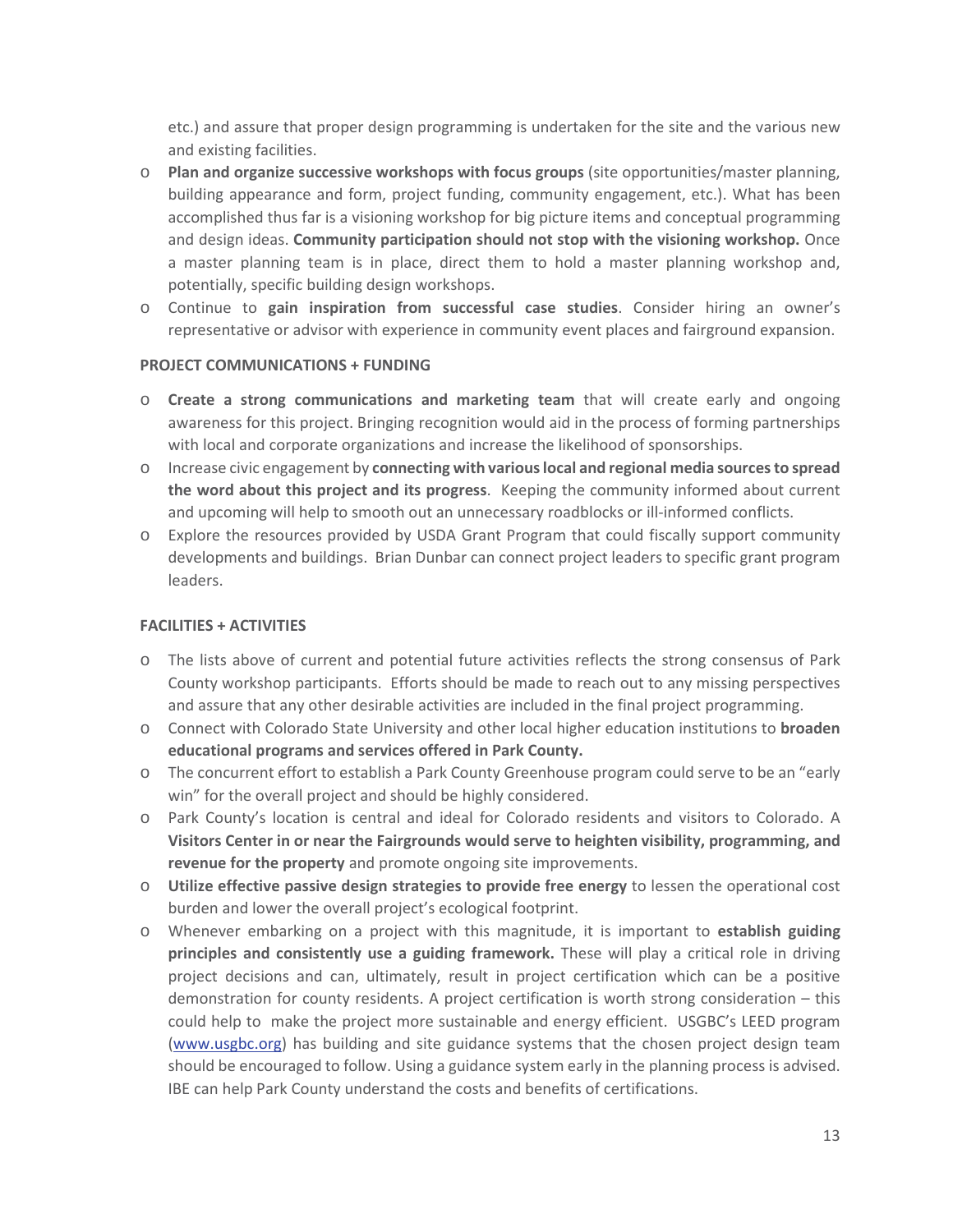o Events Center and Indoor Arena – advantages and disadvantages of combining or separating the new events center and a new indoor arena have been identified. During the next planning phase, **consensus must be reached on the best arrangement for the 2 major activity centers.** 

## WORKSHOP SUMMARY

On September 10, 2021, participants of the Park County Fairgrounds Visioning Workshop generated creative ideas and action-oriented goals in order to address the hopes, dreams, and needs of their greater community. The participants' willingness to collectively engage in meaningful conversation with one another was truly inspiring. The optimism and passion for this master planning effort was evident throughout this visioning workshop process, leaving little doubt that the Fairgrounds Board and County Commissioners is poised to take the ideas gathered at this workshop along with the recommendations outlined above to create a community complex that will enhance the wellbeing of future generations in Park County and beyond.